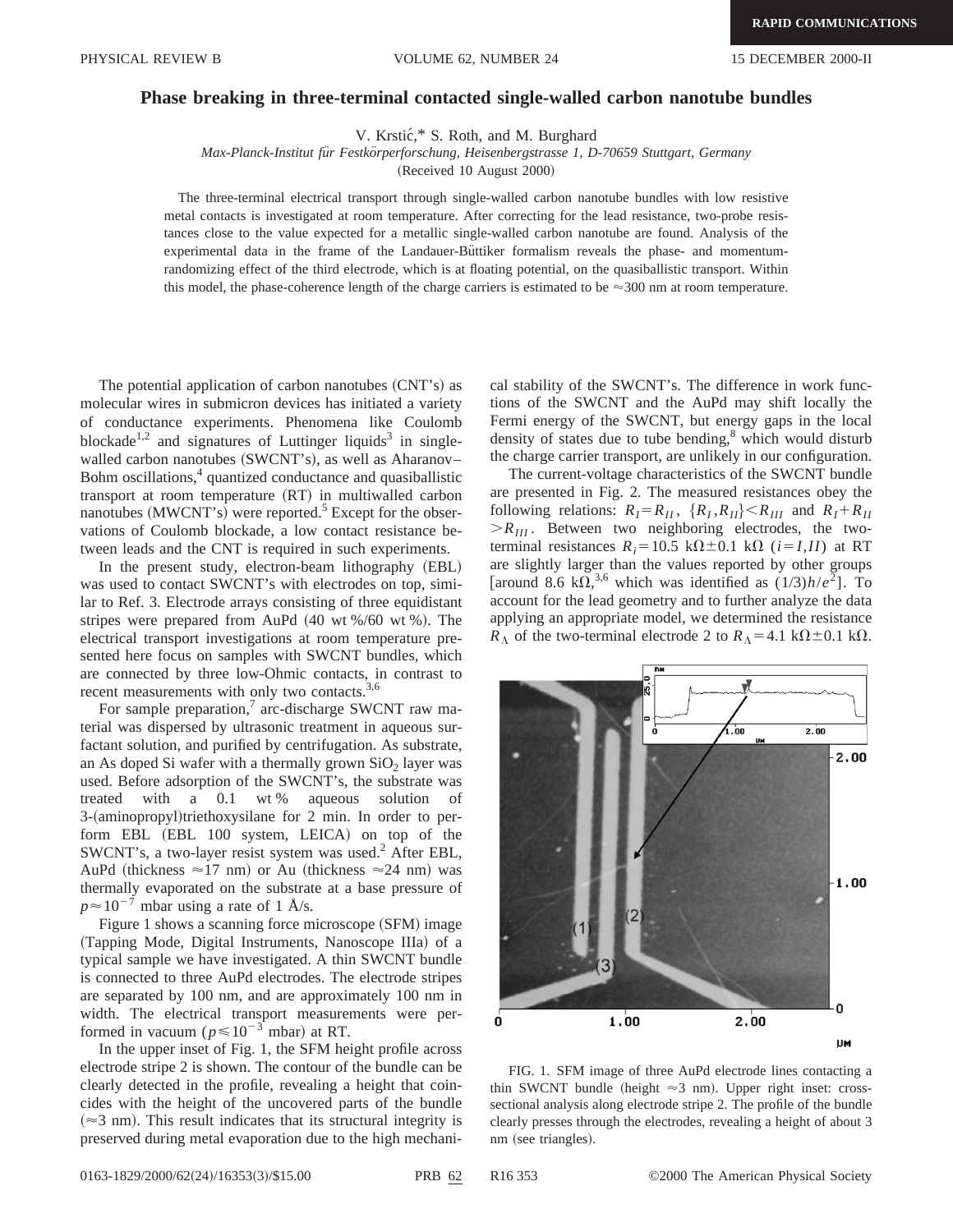

FIG. 2. Current-voltage characteristics at room temperature. The resistances  $R_i$  ( $j = I, II, III$ ) are assigned to the respective electrode pairs. Bottom right: schematic drawing of the electrode array.

This value should be subtracted from the total measured resistance. Since the electrode structure is symmetric, the measured resistances  $R_i$  ( $i = I, II, III$ ) are thus changed to  $R_I^{(c)}$  $=R_{II}^{(c)}$  = 6.4 k $\Omega$  ± 0.2 k $\Omega$  and  $R_{III}^{(c)}$  = 11.6 k $\Omega$  ± 0.3 k $\Omega$ , which we attribute to the two-terminal resistance of the SWCNT bundle. In view of the identity  $R_I^{(c)} = R_{II}^{(c)}$  and  $R_I^{(c)} + R_{II}^{(c)}$  $\geq R_{III}^{(c)}$  we assume that charge transport occurs through a single SWCNT in the bundle. $9$  For comparison, the twoterminal resistance  $R_{\text{theo}}$  of a metallic SWCNT at RT can be described by the Landauer-Büttiker formalism in general  $as^{10-13}$ 

$$
R_{\text{theo}} = (V_1 - V_2) \left\{ \frac{2e}{h} \sum_{i} T_i (\mu_1 - \mu_2) \right\}^{-1} \equiv \frac{h}{2e^2} T_{\text{eff}}^{-1},\tag{1}
$$

assuming charge transport to be quasiballistic, phase  $\overline{\text{coker}}$ <sup>14,15</sup> and neglecting the thermal broadening due to the quasi-one-dimensional density of states of CNT's.<sup>12,13,16,17</sup> *V<sub>i</sub>* is the potential and  $\mu_i = eV_i$  (*j* = 1,2) is the electrochemical potential of electrode *j*,  $\Sigma_i$  is the sum over all conducting channels  $i$  and  $T_i$  its transmission probability, respectively.<sup>12,13</sup> In the case of metallic SWCNT's and strong electronic coupling to the terminals,<sup>18</sup> one has two spin-polarized conducting channels contributing to the conductance of the system with  $T_i=1$  for  $i=1,2$ .<sup>14,15</sup> Therefore,  $T_{\text{eff}}$  equals 2 and thus  $R_{\text{theo}} = (1/4)h/e^2 \approx 6.5 \text{ k}\Omega$ , which is in very good agreement with the values of  $R_I^{(c)}$  and  $R_{II}^{(c)}$  observed in our experiment. This agreement is a strong indication of quasiballistic, phase-coherent transport at RT as it was already proposed for SWCNT's on the basis of earlier experiments.<sup>9</sup> Hence, the phase coherence length  $l_{\varphi}$  is found to be at least 100 nm, which is the distance of two neighboring electrodes.

The relations  $\{R_I^{(c)}, R_{II}^{(c)}\} < R_{III}^{(c)}$ , and in particular  $R_I^{(c)}$  $+ R_{II}^{(c)} > R_{III}^{(c)}$ , reveal that the usual series resistor model does not apply, for which  $R_I^{(c)} + R_{II}^{(c)} \le R_{III}^{(c)}$  would be expected. Following the Landauer-Büttiker formalism, electrode 3 represents a probe at the floating potential which acts as an inelastic scatter randomizing the momentum and phase of the charge carriers.<sup>19,20</sup> As a consequence, the current between



FIG. 3. Schematic illustration of the action of electrode 3 at floating potential. The black lines within the SWCNT (gray) represent the two conducting channels. The scattering process is indicated as a triangle. Coherently passing charge carriers are denoted by the continuous and scattered ones by the broken gray arrows.  $\mu_i$  $(j=1,2,3)$  are the electrochemical potentials of the electrodes and the voltage applied is  $e\mu_1 - e\mu_2$ .

electrode 1 and electrode 2 consists of a phase-coherent and an incoherent part.<sup>12,20</sup> The situation is schematically depicted in Fig. 3.

Charge carriers flowing directly from electrode 1 to electrode 2 represent the coherent part, whereas the remaining charge carriers are phase randomized upon scattering into electrode 3, and then are emitted back in the SWCNT. In addition, the carriers are not necessarily emitted back into the same conduction channel from which they originated. In effect, electrode 3 impedes the propagation of charge carriers<sup>20</sup> along the SWCNT. The current through such a system can be expressed as<sup>20</sup>

$$
I = \frac{2e}{h} \left\{ \sum_{\alpha} T_{\alpha} + \frac{\sigma_i \cdot \sigma_a}{\sigma_i + \sigma_a} \right\} (\mu_1 - \mu_2) \equiv \frac{2e^2}{h} T_{\text{eff}} (V_1 - V_2), \tag{2}
$$

where  $\sum_{\alpha} T_{\alpha}$  is the sum over all transmission probabilities  $T_{\alpha}$  $(\alpha$  are the coherent channels) through the scatterer. The quantity  $\sigma_i$  ( $\sigma_a$ ) sums over all transmission probabilities from electrode 3 into the SWCNT in (against) the overall direction of the current flow. From the measured current at  $|V_1 - V_2| = 10$  mV, one finds  $T_{\text{eff}} \approx 1.2$ , which is significantly smaller than in the two-terminal case. The difference in the work function of the metal and the SWCNT is unlikely to form a reflective potential barrier for the conducting channels. Otherwise higher values than 6.4 k $\Omega \pm 0.2$  k $\Omega$  for  $R_I^{(c)}$ and  $R_{II}^{(c)}$  should be observed for a metallic SWCNT. On that basis,  $l_{\varphi}$  can be estimated from the distance between electrode 1 and electrode 2 to be about 300 nm at RT, which is of the same order as reported at low temperatures for MWCNT's ( $\approx$ 3 K) and SWCNT rings ( $\approx$ 6 K).<sup>21,22</sup>

Similar behavior has been observed for other samples, including SWCNT's connected to three Au electrodes. Interestingly, the ratios  $R_i/R_{III}$  ( $i=I,II$ ) were of the same magnitude  $(\approx 0.6)$  as in the case of AuPd electrodes.

In conclusion, the SFM investigations demonstrate the high mechanical stability of SWCNT's against metal evaporation on top. The observed electrical transport behavior provides evidence that SWCNT's, similar to MWNT's, $5$  can behave as phase-coherent, quasiballistic conductors at RT for small applied voltages. An additional floating electrode with strong electronic coupling acts as phase-randomizing, inelastic scatterer that impedes the phase-coherent transport, which is reflected in the lower effective transmission probability of